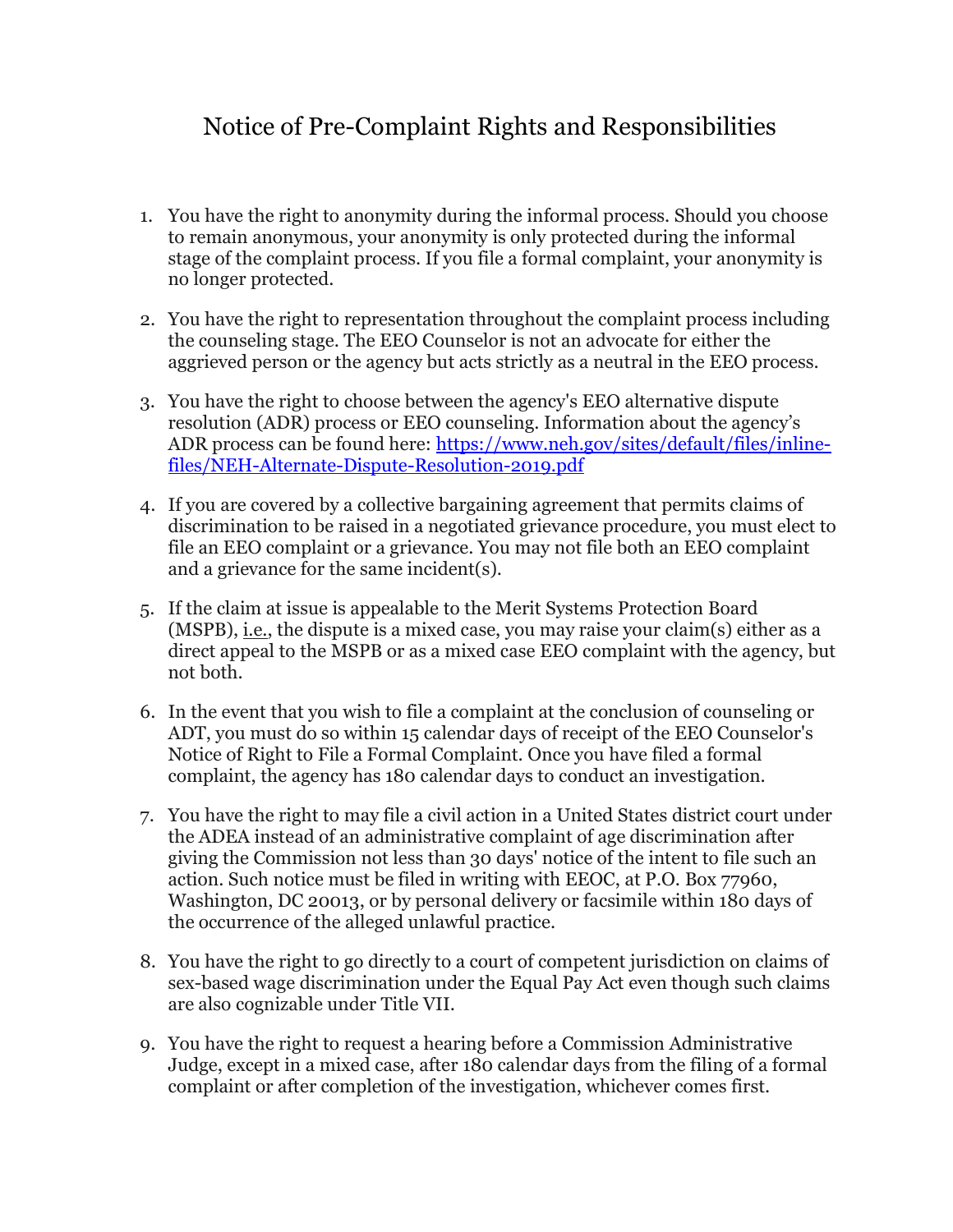- 10. You have the right to request an immediate final decision after an investigation by the agency.
- 11. You have the right to go to U.S. District Court 180 calendar days after filing a formal complaint or 180 days after filing an appeal.
- 12. You have the duty to mitigate damages. For example, interim earnings or amounts that could be earned with reasonable diligence generally must be deducted from an award of back pay.
- 13. You have the duty to keep the agency and the Commission informed of your current mailing address and to serve copies of appeal papers on the agency.
- 14. Where counseling is selected, you have the right to receive in writing within 30 calendar days of the first counseling contact (unless you agree in writing to an extension) a notice terminating counseling and informing you of:
	- a. (1) the right to file a formal individual or class complaint within 15 calendar days of receipt of the notice,
	- b. (2) the appropriate official with whom to file a formal complaint, and
	- c. (3) your duty to immediately inform the agency if you retain counsel or a representative. Any extension of the counseling period may not exceed an additional sixty (60) calendar days.
- 15. Where you agree to participate in an established EEO ADR program, the written notice terminating the counseling period will be issued upon completion of the dispute resolution process or within ninety (90) calendar days of the first contact with the EEO Counselor, whichever is earlier.
- 16. Only those claims raised at the counseling stage or claims that are like or related to those that were raised may be the subject of a formal complaint. You may amend the complaint by submitting a letter to the EEO Director describing the new incident(s) and stating that you wish to amend your complaint to include the new incident(s)
- 17. If you wish to request a hearing, you must send your request to the Equal Employment Opportunity Commission Washington Field Office, 131 M Street, NE, Fourth Floor, Suite 4NWO2F, Washington, DC 20507-0100.
- 18. You must send a copy of the request for a hearing to Acting EEO Director Kelsey Coates, 400 Seventh Street SW, Washington, DC 20506. It is your duty to certify to the Administrative Judge that you provided the agency with a copy of a request for a hearing.
- 19. If you wish to file a class complaint as class agent on behalf of a group of employees, former employees, or applicants, you must first seek counseling and